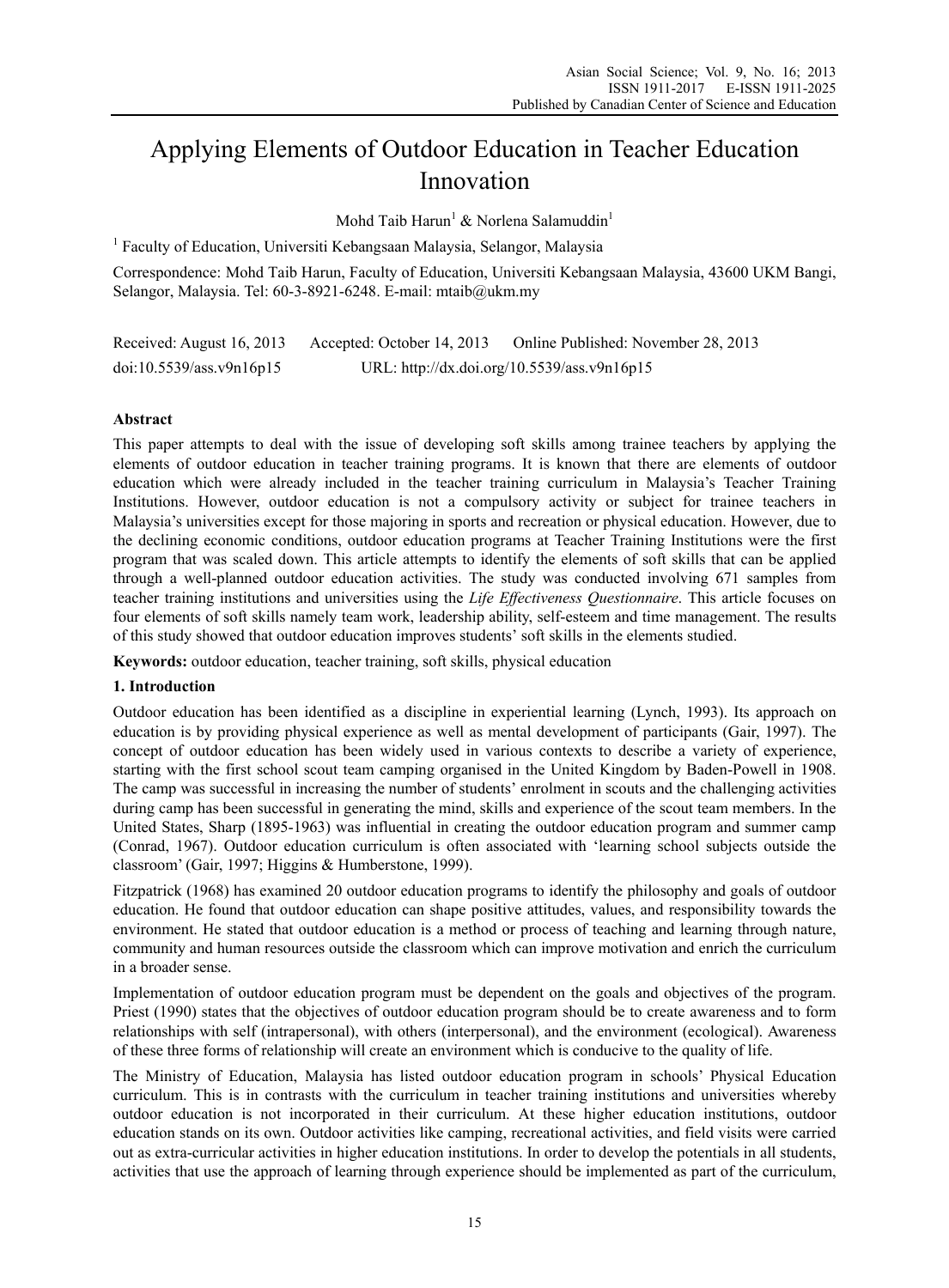with the help of experienced instructors and facilitators.

Mohd Nor Che Noh (1982) uses personality tests and found that students whom took part in outdoor activities were more dominant in terms of strength and endurance, social and self-confidence, aggressiveness, leadership, anxiety control, positive attitude and resistance to physical illness than those who did not participate. According to Faridah Karim (2004) co-curricular activities are as important as the curriculum for behavioural changes with regards to the cognitive, psychomotor and affective domains.

Promoting learning in the natural environment outside the classroom puts emphasis on reality. Outdoor education will shape and improve the classroom experience (Vasudevan, 1991). Outdoor education is comprehensive and covers the field of psychology, sociology, pedagogy, medicine, health and recreation. Many people do not realize the strength of the concept of outdoor education because it is new and high-risk. Furthermore, since it is a non-examination subject, students are less exposed to it. The outdoor education participants sometimes do not get any input other than merely enjoying the activities in the program. This is because the activities were planned nonchalantly and as a result students' interest in the program dwindles.

One way to achieve Malaysia's Vision 2020 is to accelerate the development of the cognitive, affective, social and psychomotor domains in the education system. Therefore, outdoor education programs need to be restructured to meet the needs of these domains such as improving problem-solving ability, psychomotor ability and sensitivity to the self which will develop confidence and positive self-concept. Abdul Alim Abdul Rahim (1994) states that activities conducted beyond the classroom will create a more conducive school environment. These activities add significance and support the curricula in creating a better student both in academia and in extra-curricular areas. This is consistent with the philosophy advocated by the Outdoor Education Curriculum Development Centre (1998) which states that:

*Nature is a living laboratory which is a rich source of knowledge. It can be integrated with practices that can enrich the experience and foster the values for healthy individuals to produce mental, spiritual and physical assimilation thus establishes integrity among the people towards national unity.*

Outdoor education program is considered very appropriate to the educational system at this time because the main objectives of outdoor education is centred on three domains of psychomotor, cognitive and affective domains (Harmon, 1978; Hattie, Marsh, Neil & Richard, 1997).Psychomotor domain is the mastery of specific skills such as abseiling, kayaking and mountain climbing activities which involve mastery of technique. On the other hand, cognitive domain focuses on the knowledge, facts and problem solving skills; while the affective domain focuses on developing attitudes, values and appreciation of issues, including attitudes towards the environment.

The importance and benefits of outdoor education programs includes expanding individuals' potential, knowledge, and improving and sharpening the intellectual ability of students. Teaching in the classroom is focused on the theory and understanding of concepts, while the outdoor education's role is to develop students' talents and potential. Mohamad Nor Che Noh (1985) recommended that all students, regardless of existing limitations, should be given the opportunity to participate based on their interest and ability in order for them to enjoy the benefits of such participation. This article aims to identify whether there is instillation of soft skills among the participants who attended outdoor education program.

#### **2. Methodology**

#### *2.1 Study Design*

This study uses a quasi experimental design to test the elements of soft skills that can be applied through outdoor education program. Analyses conducted investigates the relationship between the variables, tests the hypotheses and form generalizations on the applicability of outdoor education program in inculcating four aspects of soft skills. Quasi-experimental design was chosen for this study because it uses already formed samples. Furthermore, this study also involved an intervention program to see the changes in the sample.

#### *2.2 The Sample*

The sample consisted of 671 students who were pursuing courses in institutions of higher education in Malaysia. The sample consists of trainee teachers in physical education or sports and recreation program as the experimental group, while the students that are not involved in the two programs were the control group. Students of physical education and sports and recreation were selected because they were involved in outdoor education as part of their course structure.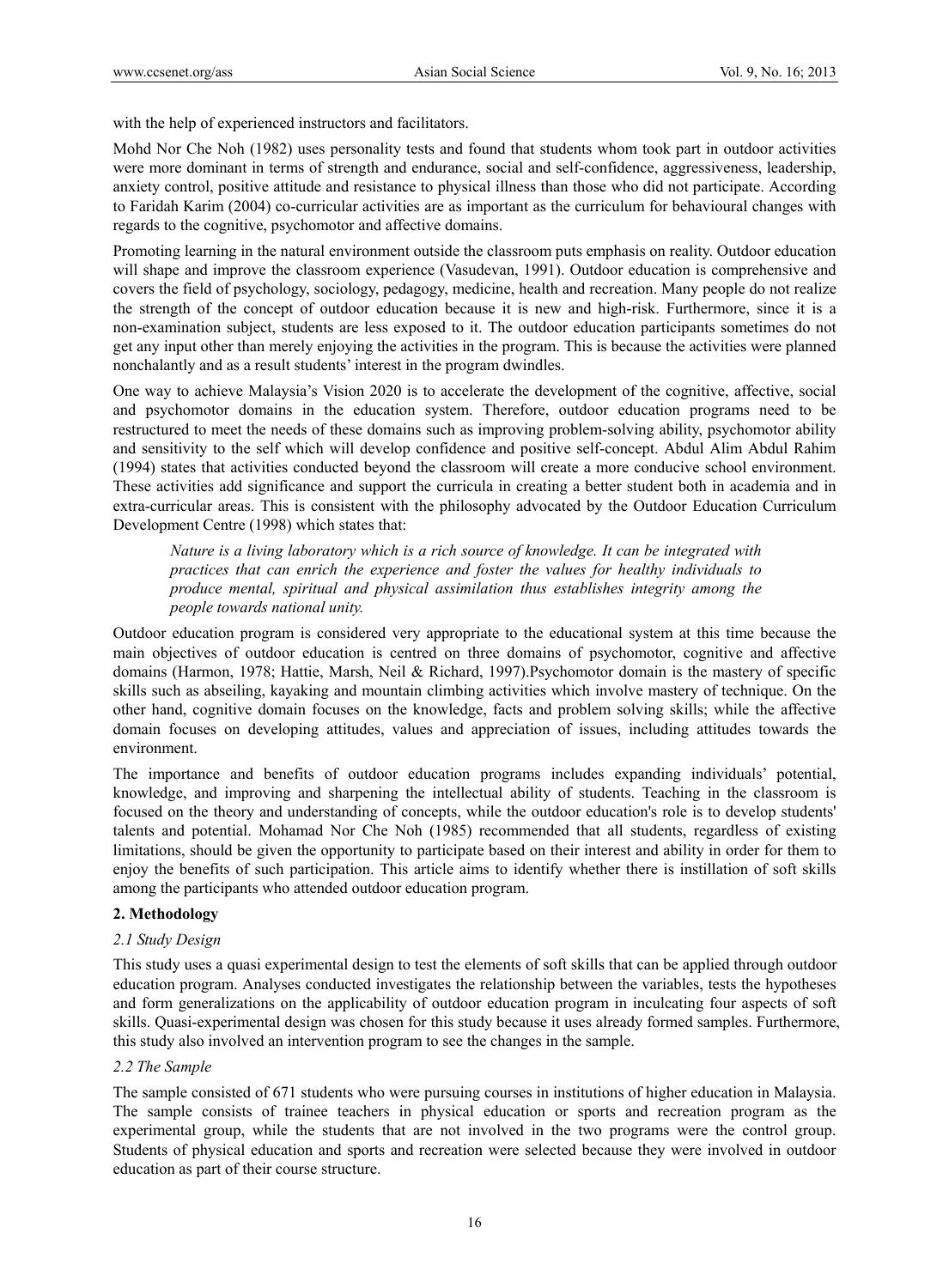# *2.3 Procedure*

*Life Effectiveness Questionnaires* were administered twice during the study; in the pre-test and post test. In the pre-test, respondents were given questionnaires to answer a week before their outdoor education program. Once respondents completed the outdoor education program which lasted for five days and four nights, they were given the post test.

The experimental group was divided into four based on the sequence of activities in the outdoor education program. Table 1 describes the treatment received by the experimental groups.

| Group      | <b>Name</b> | <b>Type of Treatment</b>                          |
|------------|-------------|---------------------------------------------------|
| Control    | Control     | None                                              |
| Experiment | Module 1    | All low-risk activities                           |
|            | Module 2    | Sequence of activities from low to high risk      |
|            | Module 3    | No significant sequence                           |
|            | Module 4    | Sequence of activities from high risk to low risk |

### Table 1. Treatments received by the experimental group

## *2.4 The Instruments*

The instrument used was adapted from the *Life Effectiveness Questionnaire* (Neill, 1997). Questions used focuses on those related to the four constructs that was observed namely teamwork, leadership skills, confidence and time management. Respondents were also required to provide some background information such as gender, age and identity card number so that the information obtained can be compared, but still maintain the confidentiality of the samples.

### *2.5 Data Analysis*

Data were analyzed using descriptive and inferential statistics. The inferential analyses used were the t tests, and Cohen's D. The t test was use to determine the difference between the control and treatment groups. Cohen's D was used to determine the contribution of outdoor education program in inculcating soft skills of the individual.

# **3. The Findings**

#### *3.1 Pilot Study*

The questionnaire used was pilot tested to see the validity and reliability of the items. Table 2 shows the results of reliability analysis for the four constructs.

| <b>Constructs</b>  | Cronbach a values |
|--------------------|-------------------|
| Teamwork           | 0.73              |
| Leadership ability | 0.85              |
| Confidence         | 0.86              |
| Time management    | 0.85              |

Table 2. Cronbach  $\alpha$  values for the constructs

Results of the reliability analysis showed that the Cronbach  $\alpha$  value obtained is between 0.73 and 0.86. Comparing this results with those done by Neill (2002), the α value were similar. Thus, the questions used were reliable to be used in the local context.

#### *3.2 Descriptive Statistics*

A total of 671 students made up the sample for this study which comprises of 249 male (37.1%) and 422 female (62.9%) students. The age of the respondents was categorized into seven categories. In addition the respondents were divided into two main groups namely the experimental group and the control group. The experimental group were further divided into four subgroups based on the sequence of outdoor education programs that they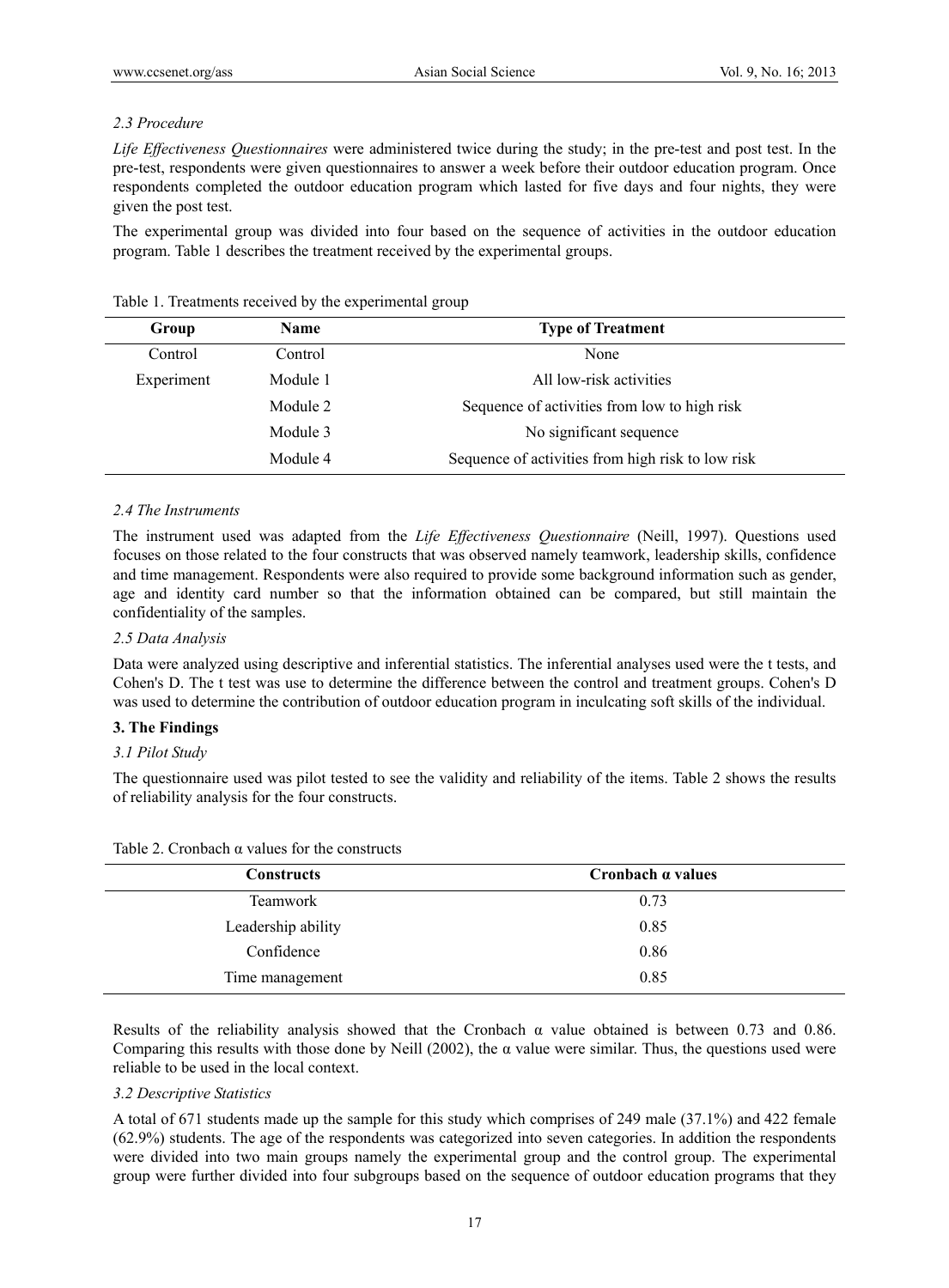were exposed to. Table 3 shows the analysis of the respondents' demographic data.

| <b>Demographic factors</b> | $\mathbf n$                                           | $\frac{0}{0}$ |      |
|----------------------------|-------------------------------------------------------|---------------|------|
| Gender                     | Male                                                  | 249           | 37.1 |
|                            | Female                                                | 422           | 62.9 |
|                            | $19.1 - 21.0$                                         | 92            | 13.7 |
| Age                        | $21.1 - 23.0$                                         | 111           | 16.5 |
|                            | $23.1 - 25.0$                                         | 169           | 25.2 |
|                            | $25.1 - 27.0$                                         | 169           | 25.2 |
|                            | $27.1 - 29.0$                                         | 61            | 9.1  |
|                            | $28.1 - 34.0$                                         | 49            | 7.3  |
|                            | $34.1 - 40.0$                                         | 20            | 3.0  |
|                            | Received exposure to outdoor education (Experimental) |               | 87.9 |
| Exposure                   | Were not exposure to outdoor education (Control)      | 81            | 12.1 |

Table 3. Analysis of respondents' demographic data

#### *3.3 Inferential Statistics*

#### 3.3.1 Effects of Outdoor Education on Soft Skills Development

To test the first null hypothesis which suggests that outdoor education program is not effective in soft skills development, a t test analysis was conducted. Table 4 shows the results of the t test.

|  |  | Table 4. Effects of outdoor education program on soft skills development |  |  |  |
|--|--|--------------------------------------------------------------------------|--|--|--|
|  |  |                                                                          |  |  |  |

| <b>Groups</b> | n   | <b>Pre-test scores</b> | Post-test scores | df  |          |
|---------------|-----|------------------------|------------------|-----|----------|
| Treatment     | 590 | 121.40 (19.53)         | 280.65 (22.90)   |     |          |
| Control       | 81  | 129.64                 | 122.38           | 669 | $72.84*$ |
|               |     | (8.77)                 | (9.58)           |     |          |

 $* < 0.05$ 

The t test showed that there is a significant difference between the experimental group and the control group, where t  $(669) = 72.84$ , k <0.05. This means that there is a difference in soft skills development after the sample was exposed to outdoor education program. Therefore, the null hypothesis which states that the outdoor education program has no impact on individual soft skills was rejected. To conclude, outdoor education program does have a significant impact on soft skills development.

Since there is a significant effect on soft skills development after going through the outdoor education program, further analysis were conducted to see which constructs improve more significantly than others and the contributions of these constructs on the participants' soft skills development. Table 5 shows the analysis of the soft skill constructs and contributions of the components.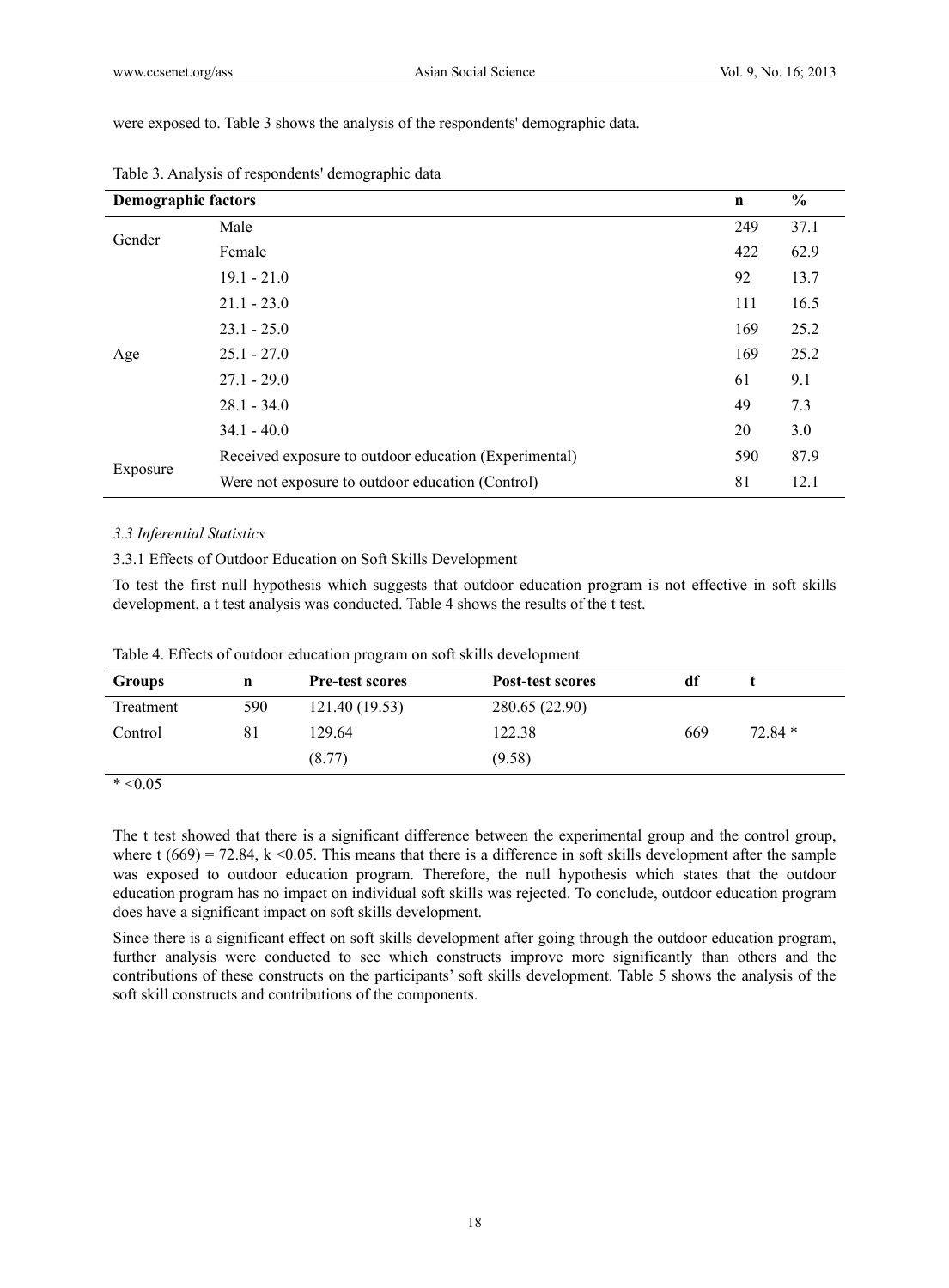| <b>Constructs</b>  | Group     | <b>Pre-test Scores</b> | <b>Post-test scores</b> | df  | t        | Cohen's d |
|--------------------|-----------|------------------------|-------------------------|-----|----------|-----------|
| Teamwork           | Treatment | 10.38(5.23)            | 20.42 (2.36)            | 669 | $24.71*$ | 12:34     |
|                    | Control   | 12.01(3.04)            | 10.52(1.96)             |     |          |           |
| Leadership ability | Treatment | 6.93(2.37)             | 19.24 (7.33)            | 669 | $42.79*$ | 0.60      |
|                    | Control   | 7.80(1.58)             | 7.33(1.69)              |     |          |           |
| Confidence         | Treatment | 7.99(2.34)             | 20.32(2.30)             | 669 | $37.07*$ | 12:52     |
|                    | Control   | 7.76(2.53)             | 7.52(1.64)              |     |          |           |
| Time management    | Treatment | 6.94(2.40)             | 19.23(2.36)             | 669 | $38.69*$ | 12:54     |
|                    | Control   | 7.14(1.83)             | 6.95(2.02)              |     |          |           |

| Table 5. The test was to see the components of soft skills and the contribution of these components |  |  |
|-----------------------------------------------------------------------------------------------------|--|--|
|                                                                                                     |  |  |

 $* < 0.05$ 

The t test analysis between the treatment group and the control group showed a significant effect for all constructs. Results showed that there was a significant effect for the construct of teamwork  $\lceil t (669) = 24.71$ , k <0.05], leadership ability [t (669) = 42.79, k <0.05], confidence [t (669) = 37.07, k <0.05] and time management  $[t (669) = 38.69, k < 0.05]$ .

In relation to this, an analysis of the effect size of the contribution of outdoor education program was done. *Cohen's d* analysis was used whereby it states that the value of 0 indicates no contribution, while the value of 0.1 - 0.2 is considered as a small contribution, a value of 0.3 - 0.5 is considered as moderate contribution, while values above 0.6 indicate a relatively large effect size. Referring to Table 5, the outdoor education program contributed modestly by about 34% for the component of teamwork, 53% for the components of self-confidence and 54% for the time management component. While for the component of leadership ability, the outdoor education program provides a relatively large contribution of 60%.

3.3.2 Effects of Outdoor Education and Demographic Factors on Soft Skills

Inferential analysis was used to answer the question of whether outdoor education program and demographic factors influences changes in soft skills development. This analysis test the null hypothesis that states that exposure to outdoor education program and demographic factors does not affect the changes in soft skills. For this hypothesis, separate analyzes using multiple regression statistics with two sets of predictors were conducted. The first set of predictors that is exposure to the outdoor education program while the second set of predictors were gender. Table 6 shows the correlation factor for soft skills, exposure to the program and gender.

| Constructs         | Mean | <b>SD</b> | $r_{p}$             |
|--------------------|------|-----------|---------------------|
| Teamwork           | 2.88 | 2.12      | Exposure = $-0.59*$ |
|                    |      |           | Gender $= -0.01$    |
| Leadership ability | 3.59 | 1.66      | Exposure $= -0.84*$ |
|                    |      |           | Gender = $-0.01$    |
| Self-esteem        | 3.60 | 1.59      | Exposure = $-0.86*$ |
|                    |      |           | Gender = $0.03$     |
| Time management    | 3.60 | 1.65      | Exposure = $-0.82*$ |
|                    |      |           | Gender = $-0.04$    |

Table 6. Correlation factor for soft skills, exposure to the program and gender

Table 6 shows that predictors of exposure to outdoor education program has a significant impact on individual soft skills. Analysis conducted gave the following results: teamwork ( $r = -0.59$  p<sub>exposure</sub>, p <0.05), leadership ability (r = -0.84 p<sub>exposure</sub>, p <0.05), confidence (r = -0.86 p<sub>exposure</sub>, p <0.05) and time management (r = -0.82 pexposure, p <0.05.Meanwhile, the gender of participants is not a good predictor for soft skills development as the results were all not significant.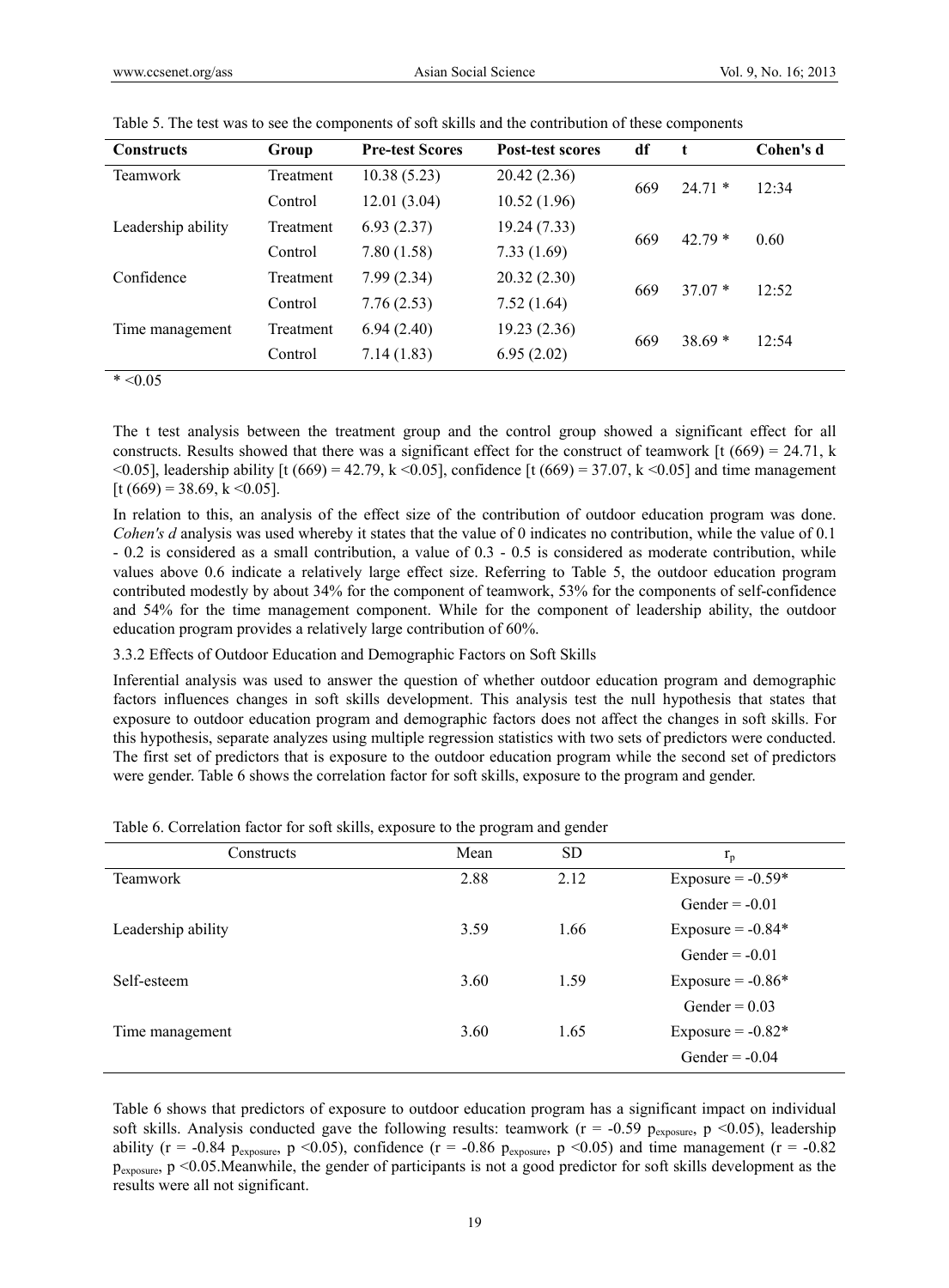Further analysis using multiple regression was carried out to determine which predictors has an impact on the participants' soft skill development. Table 7 shows the results of the multiple regression analysis.

| Constructs         | Predictive factors | R    | $R^2$ | Adj. $R^2$ | $R^2$ change | F change | df    |
|--------------------|--------------------|------|-------|------------|--------------|----------|-------|
| <b>Teamwork</b>    | Exposure           | 0.59 | 0.35  | 0.35       | 0.35         | 359.96*  | 1,669 |
|                    | Gender             | 0.02 | 0.01  | $-0.01$    | 0.01         | 0.25     | 1,669 |
|                    | Exposure * Gender  | 0.59 | 0.35  | 0.35       | 0.01         | 0.31     | 1,668 |
| Leadership ability | Exposure           | 0.84 | 0.70  | 0.70       | 0.70         | 1554.54* | 1,669 |
|                    | Gender             | 0.03 | 0.01  | $-0.01$    | 0.01         | 0.61     | 1,669 |
|                    | Exposure * Gender  | 0.84 | 0.70  | 0.70       | 0.01         | 2.41     | 1,668 |
| Confidence         | Exposure           | 0.86 | 0.74  | 0.73       | 0.74         | 1862.43* | 1,669 |
|                    | Gender             | 0.01 | 0.01  | $-0.01$    | 0.01         | 0.01     | 1,669 |
|                    | Exposure * Gender  | 0.86 | 0.74  | 0.74       | 0.01         | 0.01     | 1,668 |
| Time management    | Exposure           | 0.82 | 0.68  | 0.68       | 0.68         | 1401.84* | 1,669 |
|                    | Gender             | 0.01 | 0.01  | $-0.01$    | 0.01         | 0.01     | 1,669 |
|                    | Exposure * Gender  | 0.82 | 0.68  | 0.68       | 0.01         | 0.01     | 1,668 |

Table 7. Multiple regression analysis of constructs (criteria) by gender and exposure to outdoor education program (predictor factors)

Two multiple regression analysis were performed to see whether exposure to outdoor education and gender can predict changes in soft skills development. Regression equations show that exposure to outdoor education program provides a significant effect for all constructs of soft skills (teamwork:  $R^2 = 0.35$ , F (1,669) = 359.96, p  $(0.05;$  leadership ability: R  $^{2} = 0.70$ , F (1,669) = 1554.54, p <0.05; confidence: R  $^{2} = 0.74$ , F (1,669) = 1862.43, p <0.05; time management: R  $^2$  = 0.68, F (1,669) = 1401.84, p <0.05). Meanwhile, the predictive factors of gender and interaction between the two predictive factors were not significant. Based on these results, exposure to outdoor education program is a better predictor to assess changes in soft skills.

#### **4. Summary**

In conjunction with this study, several conclusions were obtained. The first conclusion is that participation in outdoor education programs provides benefits in terms of changes in soft skills of students in institutions of higher education. Although this study cannot be generalized to all students in Malaysia, but the findings and conclusions made can be generalized to all teenagers who are in educational institutions. The study also proves that there are positive changes in four constructs of soft skills. This finding is consistent with the findings by other researchers such as Neill (2003) and Stenger (1994). This study also showed that demographic factors do not provide significant differences in the development of soft skills. Thus, it can be concluded that outdoor education programs can be used both for boys and girls alike. These findings are consistent with previous findings made by Acuff (1976) and Neill (2000) on soft skills, life effectiveness and the influence of sequencing in outdoor education activities.

#### **References**

Acuff, D. S. (1976). The effect of an outdoor education experience on the general and Intercultural anxiety of Anglo and Black sixth graders. PhD dissertation. University of Southern California, USA.

Alim, A. R. A. (1994). *Teacher Education Series: Management co.* London: Cavendish Publishing Ltd.

- Conrad, L. H. (1967). LB Sharp's philosophy of education. *Journal of Outdoor Education, 1*(3), 6-8.
- Curriculum Development Centre. Ministry of Education Malaysia. (1998). *Physical Education Syllabus.* Kuala Lumpur: Department of State Publication.
- Fitzpatrick, C. N. (1968). Philosophy and Goals for outdoor education. PhD dissertation. Colorado State College, CO.

Gair, N. P. (1997). *Outdoor education.* London, UK: Cassell.